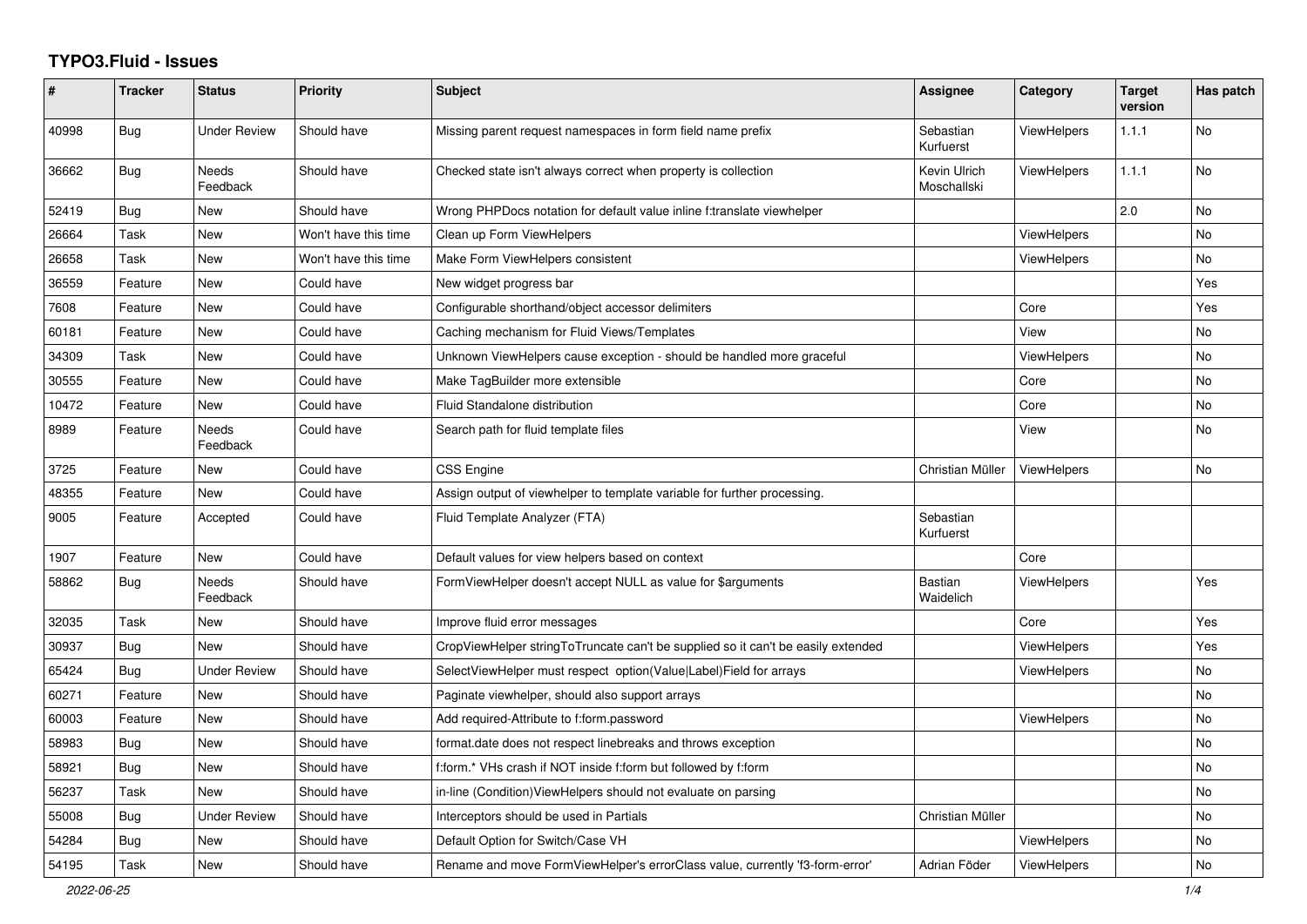| #     | <b>Tracker</b> | <b>Status</b>       | <b>Priority</b> | Subject                                                                                       | <b>Assignee</b>       | Category    | <b>Target</b><br>version | Has patch |
|-------|----------------|---------------------|-----------------|-----------------------------------------------------------------------------------------------|-----------------------|-------------|--------------------------|-----------|
| 53806 | Bug            | <b>Under Review</b> | Should have     | Paginate widget maximumNumberOfLinks rendering wrong number of links                          | Bastian<br>Waidelich  | Widgets     |                          | <b>No</b> |
| 52640 | Feature        | <b>Under Review</b> | Should have     | Create an UnlessViewHelper as opposite to the IfViewHelper                                    | Marc Neuhaus          |             |                          | No        |
| 52591 | Bug            | <b>New</b>          | Should have     | The Pagination Widget broken for joined objects                                               |                       |             |                          | No        |
| 51277 | Feature        | New                 | Should have     | ViewHelper context should be aware of actual file occurrence                                  |                       |             |                          | No        |
| 50888 | Bug            | <b>Under Review</b> | Should have     | WSOD by changing name of section and if Fluid caches are generated                            |                       |             |                          | <b>No</b> |
| 49756 | Feature        | <b>Under Review</b> | Should have     | Select values by array key in checkbox viewhelper                                             |                       |             |                          | No        |
| 49600 | Bug            | New                 | Should have     | f:form tag shown as a HTML on frontend                                                        |                       | ViewHelpers |                          | No        |
| 47669 | Task           | New                 | Should have     | FormViewHelper does not define the default request method                                     |                       |             |                          | No        |
| 47006 | Bug            | <b>Under Review</b> | Should have     | widget identifier are not unique                                                              |                       |             |                          | No        |
| 46545 | Feature        | <b>New</b>          | Should have     | Better support for arrays in options of SelectViewHelper                                      |                       |             |                          | <b>No</b> |
| 46257 | Feature        | <b>Under Review</b> | Should have     | Add escape sequence support for Fluid                                                         |                       | Core        |                          | No        |
| 46091 | Task           | Needs<br>Feedback   | Should have     | Show source file name and position on exceptions during parsing                               |                       |             |                          | No        |
| 45394 | Task           | New                 | Should have     | Forwardport Unit test for standalone view                                                     |                       | View        |                          | No        |
| 45153 | Feature        | New                 | Should have     | f:be.menus.actionMenuItem - Detection of the current select option is insufficient            |                       |             |                          | No        |
| 43072 | Task           | New                 | Should have     | Remove TOKENS for adding templates fallback in Backporter                                     |                       | View        |                          | <b>No</b> |
| 43071 | Task           | New                 | Should have     | Remove TOKENS for adding fallback teplates in B                                               |                       |             |                          | No        |
| 42743 | Task           | New                 | Should have     | Remove inline style for hidden form fields                                                    |                       |             |                          | <b>No</b> |
| 42397 | Feature        | New                 | Should have     | Missing viewhelper for general links                                                          |                       |             |                          | No        |
| 40081 | Feature        | New                 | Should have     | Allow assigned variables as keys in arrays                                                    |                       |             |                          | No        |
| 39990 | Bug            | New                 | Should have     | Same form twice in one template: hidden fields for empty values are only rendered<br>once     |                       | Core        |                          | No        |
| 39936 | Feature        | New                 | Should have     | registerTagAttribute should handle default values                                             |                       | ViewHelpers |                          | No        |
| 38130 | Feature        | New                 | Should have     | Checkboxes and multiple select fields should have an assignable default value                 |                       |             |                          | No        |
| 37619 | Bug            | New                 | Should have     | Fatal Error when using variable in name attribute of Section ViewHelper                       |                       | ViewHelpers |                          | No        |
| 37095 | Feature        | New                 | Should have     | It should be possible to set a different template on a Fluid TemplateView inside an<br>action | Christopher<br>Hlubek |             |                          | No        |
| 36655 | <b>Bug</b>     | New                 | Should have     | <b>Pagination Links</b>                                                                       |                       | Widgets     |                          | N0        |
| 36410 | Feature        | New                 | Should have     | Allow templates to send arguments back to layout                                              |                       | ViewHelpers |                          | No        |
| 34682 | Bug            | <b>Under Review</b> | Should have     | Radio Button missing checked on validation error                                              |                       | ViewHelpers |                          | No        |
| 33394 | Feature        | Needs<br>Feedback   | Should have     | Logical expression parser for BooleanNode                                                     | <b>Tobias Liebig</b>  | Core        |                          | No        |
| 33215 | Feature        | New                 | Should have     | RFC: Dynamic values in ObjectAccess paths                                                     |                       |             |                          | No        |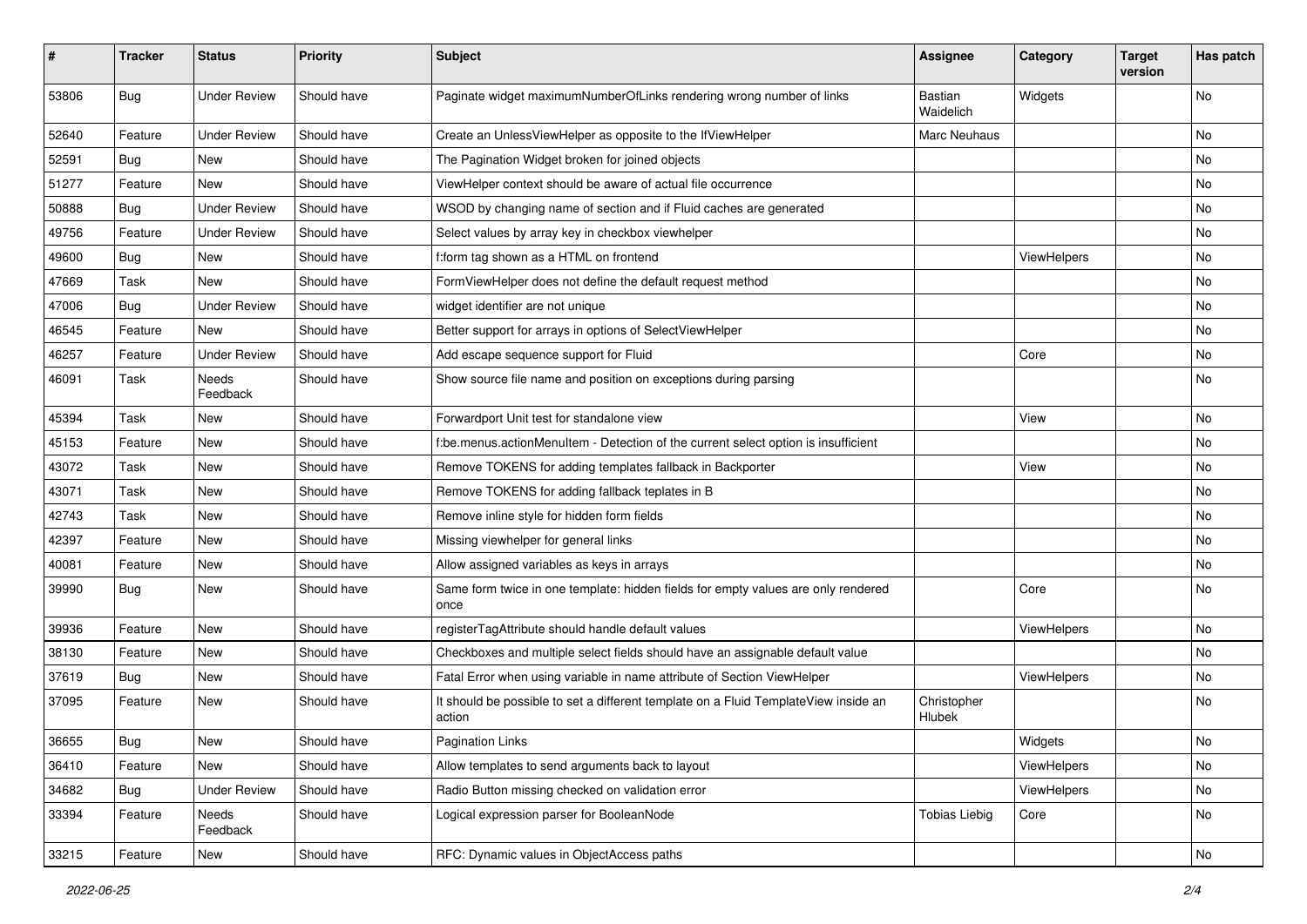| $\vert$ # | <b>Tracker</b> | <b>Status</b>       | <b>Priority</b> | <b>Subject</b>                                                                                              | <b>Assignee</b>             | Category           | <b>Target</b><br>version | Has patch |
|-----------|----------------|---------------------|-----------------|-------------------------------------------------------------------------------------------------------------|-----------------------------|--------------------|--------------------------|-----------|
| 31955     | Feature        | <b>New</b>          | Should have     | f:uri.widget                                                                                                |                             | Widgets            |                          | <b>No</b> |
| 28554     | Bug            | New                 | Should have     | (v4) implement feature flag to disable caching                                                              |                             |                    |                          | <b>No</b> |
| 28553     | Bug            | New                 | Should have     | improve XHProf test setup                                                                                   |                             |                    |                          | No        |
| 28552     | Bug            | New                 | Should have     | (v5) write ViewHelper test for compiled run; adjust functional test to do two passes<br>(uncached & cached) |                             |                    |                          | No        |
| 28551     | Bug            | Accepted            | Should have     | (v4) backport VHTest                                                                                        | Sebastian<br>Kurfuerst      |                    |                          | No        |
| 28550     | Bug            | New                 | Should have     | (v4) make widgets cacheable, i.e. not implement childnodeaccess interface                                   |                             |                    |                          | <b>No</b> |
| 28549     | Bug            | New                 | Should have     | make widgets cacheable, i.e. not implement childnodeaccess interface                                        |                             |                    |                          | No        |
| 12863     | Bug            | New                 | Should have     | Attributes of a viewhelper can't contain a '-'                                                              | Sebastian<br>Kurfuerst      | Core               |                          | <b>No</b> |
| 10911     | Task           | New                 | Should have     | Tx_Fluid_ViewHelpers_Form_AbstractFormViewHelper->renderHiddenIdentityField<br>should be more reliable      |                             | <b>ViewHelpers</b> |                          | <b>No</b> |
| 8648      | Bug            | New                 | Should have     | format.crop ViewHelper should support all features of the crop stdWrap function                             |                             | <b>ViewHelpers</b> |                          | No        |
| 8491      | Task           | Needs<br>Feedback   | Should have     | link.action and uri.action differ in absolute argument                                                      | Karsten<br>Dambekalns       | <b>ViewHelpers</b> |                          | No        |
| 5933      | Feature        | Accepted            | Should have     | Optional section rendering                                                                                  | Sebastian<br>Kurfuerst      | <b>ViewHelpers</b> |                          | No        |
| 3481      | <b>Bug</b>     | New                 | Should have     | Use ViewHelperVariableContainer in PostParseFacet                                                           |                             | Core               |                          | No        |
| 3291      | Feature        | Needs<br>Feedback   | Should have     | Cacheable viewhelpers                                                                                       |                             |                    |                          | No        |
| 52536     | Bug            | Under Review        | Should have     | Errorclass not set if no property-attribute set                                                             |                             |                    |                          |           |
| 45345     | Feature        | Needs<br>Feedback   | Should have     | Easy to use comments for fluid that won't show in output                                                    |                             |                    |                          |           |
| 13045     | <b>Bug</b>     | New                 | Should have     | Entity decode of strings are different between if-conditions and output of variable                         |                             |                    |                          |           |
| 9950      | Task           | New                 | Should have     | Binding to nested arrays impossible for form-elements                                                       |                             | <b>ViewHelpers</b> |                          |           |
| 9514      | Feature        | New                 | Should have     | Support explicit Array Arguments for ViewHelpers                                                            |                             |                    |                          |           |
| 4704      | Feature        | New                 | Should have     | Improve parsing exception messages                                                                          |                             | Core               |                          |           |
| 60856     | Bug            | New                 | Must have       | Target attribute not supported by the form viewhelper                                                       |                             | <b>ViewHelpers</b> |                          | Yes       |
| 51239     | Bug            | <b>Under Review</b> | Must have       | AbstractViewHelper use incorrect method signature for "\$this->systemLogger->log()"                         | Adrian Föder                | Core               |                          | Yes       |
| 59057     | Bug            | <b>Under Review</b> | Must have       | Hidden empty value fields shoud be disabled when related field is disabled                                  | <b>Bastian</b><br>Waidelich | <b>ViewHelpers</b> |                          | No        |
| 57885     | Bug            | New                 | Must have       | Inputs are cleared from a second form if the first form produced a vallidation error                        |                             |                    |                          | No        |
| 51100     | Feature        | New                 | Must have       | Links with absolute URI should have the option of URI Scheme                                                |                             | ViewHelpers        |                          | No        |
| 49038     | <b>Bug</b>     | New                 | Must have       | form select does not select the first item if prependOptionValue is used                                    |                             |                    |                          | No        |